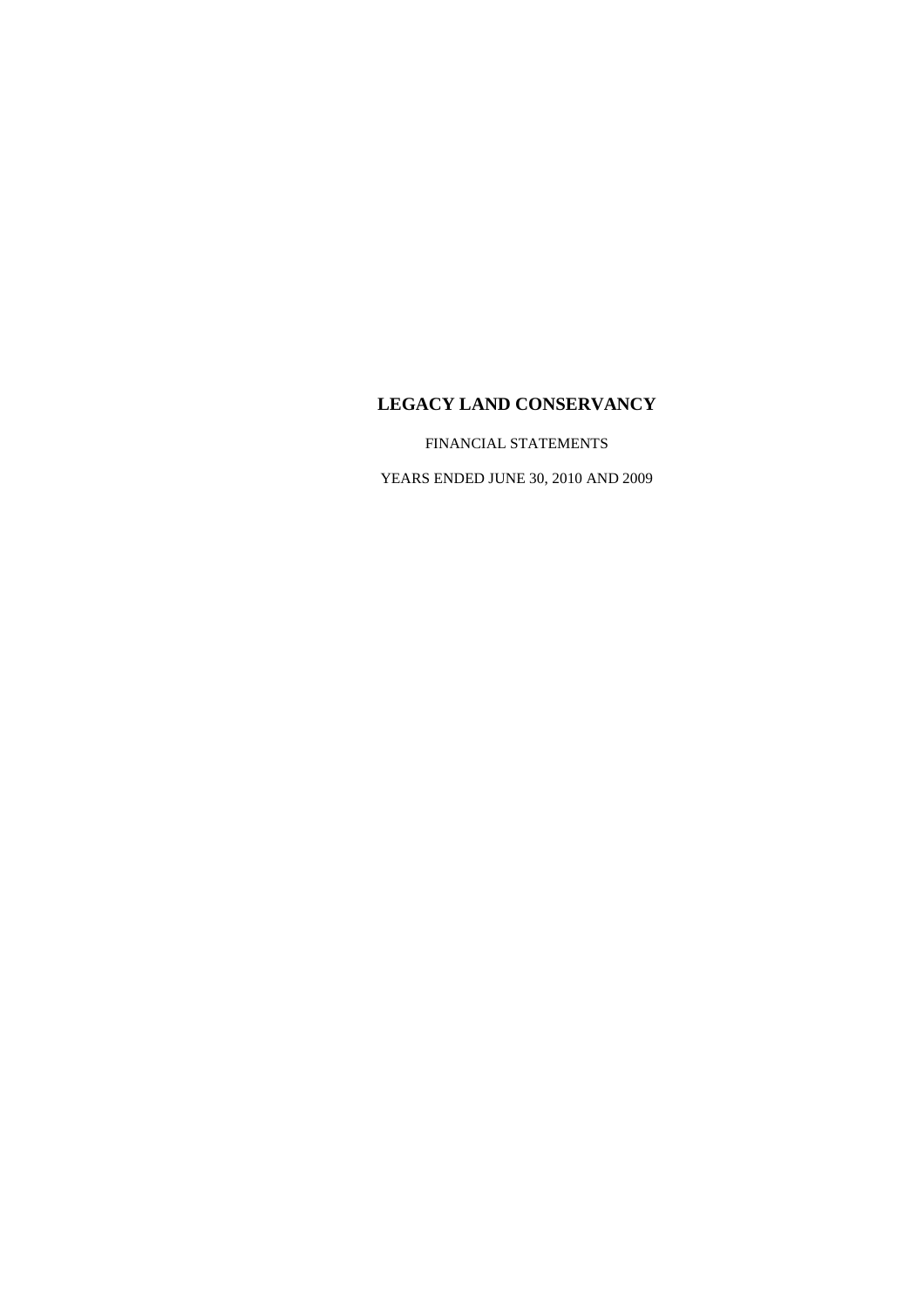## TABLE OF CONTENTS

Page

| <b>Independent Auditor's Report</b>                          |          |
|--------------------------------------------------------------|----------|
| <b>Financial Statements:</b>                                 |          |
| <b>Statements of Financial Position</b>                      | 2        |
| <b>Statements of Activities</b>                              | 3        |
| <b>Statements of Cash Flows</b>                              | 4        |
| Notes to the Financial Statements                            | $5 - 10$ |
| Supplemental Information:                                    |          |
| <b>Statements of Functional Expenses</b>                     |          |
| Statement of Temporary and Permanently Restricted Net Assets | 12       |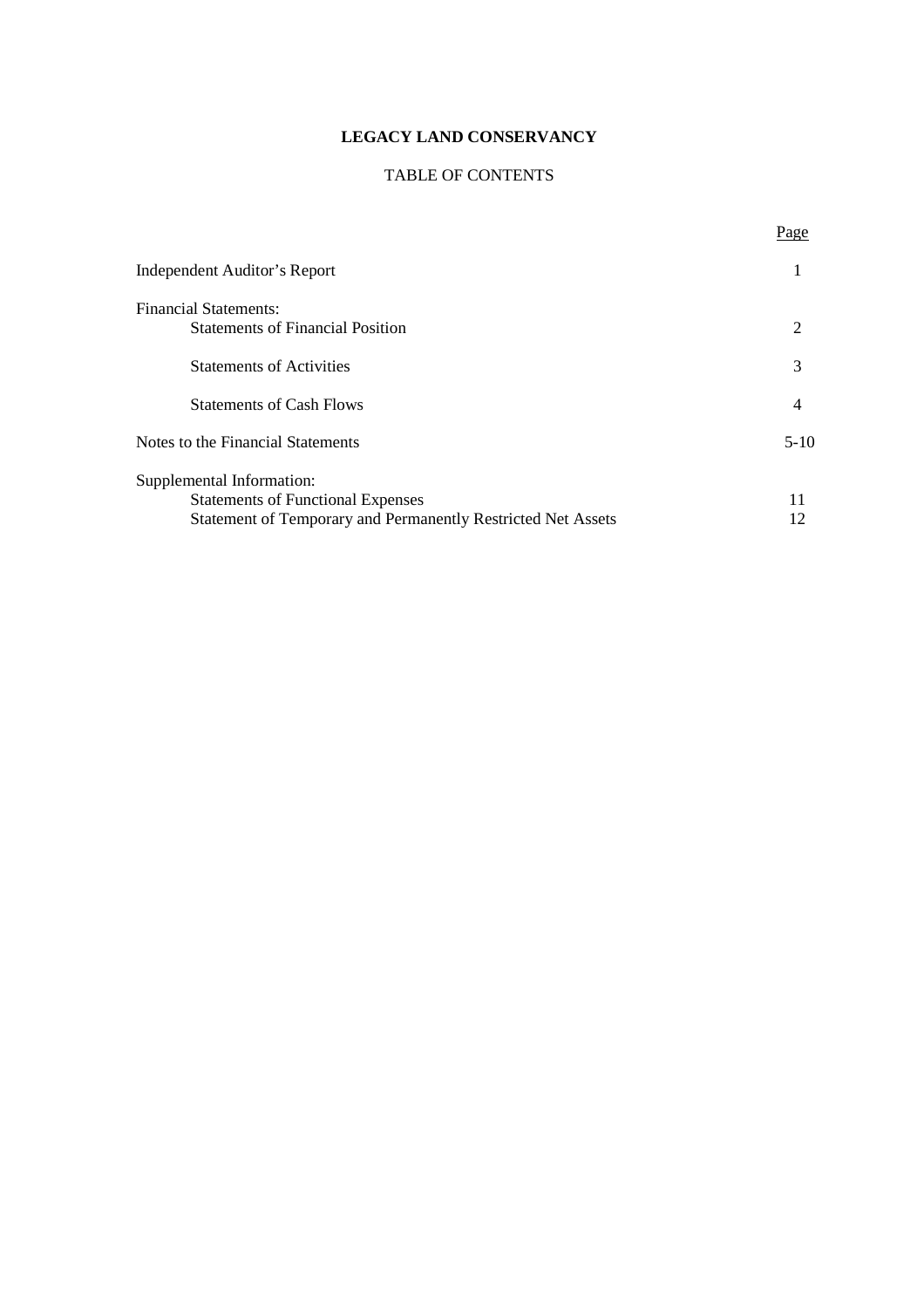# MARKOWSKI & COMPANY **CERTIFIED PUBLIC ACCOUNTANTS**

2880 SPRING ARBOR ROAD • JACKSON • MICHIGAN • 49203 PHONE (517) 782-9351 • FAX (517) 782-0599

RONALD L. MARKOWSKI, CPA DOUGLAS E. ATKINS, CPA **MICHIGAN ASSOCIATION OF** SCOTT O. McLANE CERTIFIED PUBLIC ACCOUNTANTS RANDALL D. BIDDIX, CPA<br>RETIRED PARTNER: K. LAVERNE MARKOWSKI, CPA (1961-2006)

**MEMBERS:** AMERICAN INSTITUTE OF CERTIFIED PUBLIC ACCOUNTANTS

**ESTATE PLANNING COUNCIL OF SOUTH CENTRAL MICHIGAN** 

#### **Independent Auditor's Report**

The Board of Directors Legacy Land Conservancy Ann Arbor, Michigan

We have audited the accompanying statements of financial position of the **Legacy Land Conservancy** (the "Agency"), a Michigan non-profit corporation, as of June 30, 2010 and 2009, and the related statements of activities and cash flows for the years then ended. These financial statements are the responsibility of the Agency's management. Our responsibility is to express an opinion on these financial statements based on our audits.

We conducted our audits in accordance with auditing standards generally accepted in the United States of America. Those standards require that we plan and perform the audit to obtain reasonable assurance about whether the financial statements are free of material misstatement. An audit includes examining, on a test basis, evidence supporting the amounts and disclosures in the financial statements. An audit also includes assessing the accounting principles used and significant estimates made by management, as well as evaluating the overall financial statement presentation. We believe that our audits provide a reasonable basis for our opinion.

In our opinion, the financial statements referred to above present fairly, in all material respects, the financial position of the **Legacy Land Conservancy** as of June 30, 2010 and 2009, and the changes in its net assets and its cash flows for the years then ended in conformity with accounting principles generally accepted in the United States of America.

Our audits were conducted for the purpose of forming an opinion on the basic financial statements taken as a whole. The supplemental information on pages 11 through 13 are presented for purposes of additional analysis and are not a required part of the basic financial statements. Such information has been subjected to the auditing procedure applied in the audits of the basic financial statements and, in our opinion, are fairly stated in all material respects in relation to the basic financial statements taken as a whole.

Monhoushit Company

**MARKOWSKI & COMPANY CPAs September 9, 2010**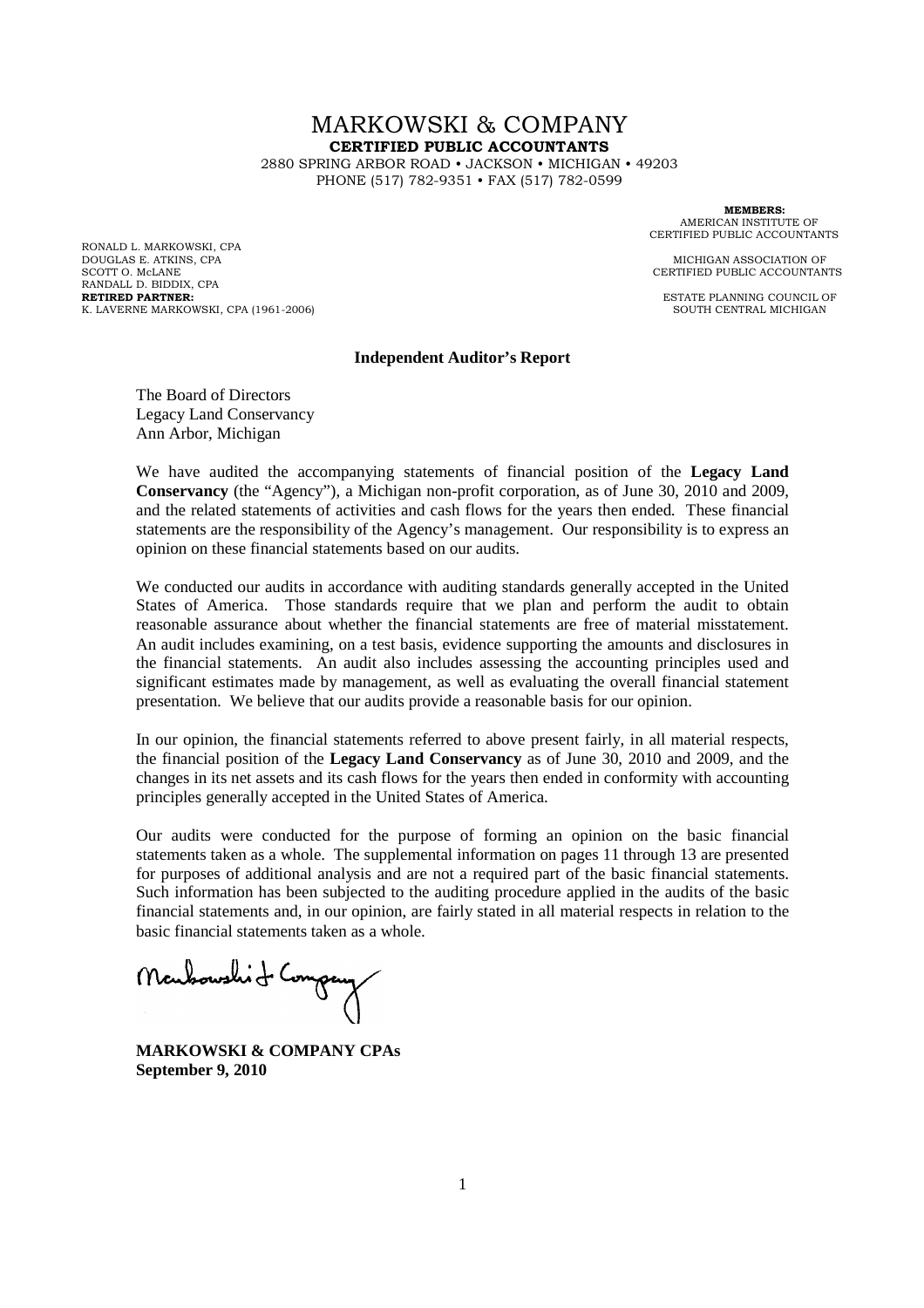## **LEGACY LAND CONSERVANCY** STATEMENTS OF FINANCIAL POSITION June 30, 2010 and 2009

|                                               |               | 2010      | 2009            |
|-----------------------------------------------|---------------|-----------|-----------------|
| <b>ASSETS:</b>                                |               |           |                 |
| Current assets:                               |               |           |                 |
| Cash and cash equivalents                     | \$            | 375,601   | \$<br>408,303   |
| <b>Investments</b>                            |               | 548,487   | 125,882         |
| Pledges receivable                            |               | 900       | 13,200          |
| Grants receivable                             |               | 510       | 133,350         |
| Accrued interest receivable                   |               | 3,718     | 1,755           |
| Prepaid and deferred expenses                 |               | 2,623     | 6,106           |
| Total current assets                          |               | 931,839   | 688,596         |
| Fixed assets, net of accumulated depreciation |               |           |                 |
| Other Assets:                                 |               |           |                 |
| Preserves - Encumbered                        |               | 1,295,150 | 1,295,150       |
| Preserves - Unencumered                       |               | 2,379,853 | 2,379,853       |
| Land held for sale                            |               | 150,000   |                 |
| Conservation easements                        |               | 57        | 49              |
| Total other assets                            |               | 3,825,060 | 3,675,052       |
|                                               |               |           |                 |
| <b>TOTAL ASSETS</b>                           | <sup>\$</sup> | 4,756,899 | \$<br>4,363,648 |
| <b>LIABILITIES:</b>                           |               |           |                 |
| <b>Current Liabilities:</b>                   |               |           |                 |
| Accounts payable                              | \$            | 1,355     | \$<br>463       |
| Accrued expenses                              |               | 13,659    | 2,276           |
| Total current liabilities                     |               | 15,014    | 2,739           |
| <b>NET ASSETS:</b>                            |               |           |                 |
| Unrestricted                                  |               | 2,817,151 | 2,729,984       |
| Temporarily restricted                        |               | 85,448    | 201,848         |
| Permanently restricted                        |               | 1,839,286 | 1,429,077       |
| Total net assets                              |               | 4,741,885 | 4,360,909       |
|                                               |               |           |                 |
| TOTAL LIABILITIES AND NET ASSETS              | \$            | 4,756,899 | \$<br>4,363,648 |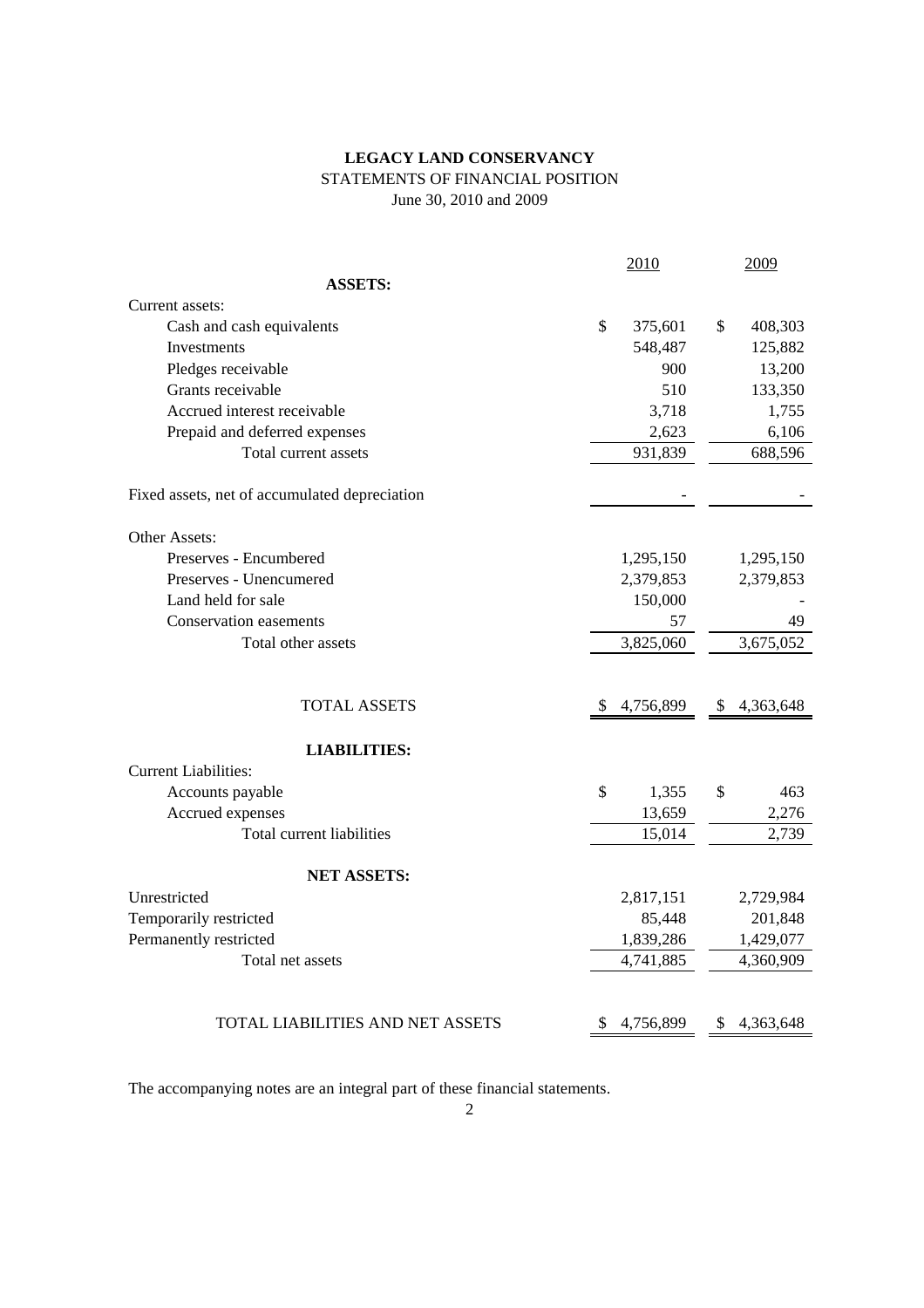STATEMENTS OF ACTIVITIES

Years Ended June 30, 2010 and 2009

|                                                                |               |              | 2009          |               |               |
|----------------------------------------------------------------|---------------|--------------|---------------|---------------|---------------|
|                                                                |               | Temporarily  | Permanently   |               |               |
|                                                                | Unrestricted  | Restricted   | Restricted    | Total         | Total         |
| <b>Revenues:</b>                                               |               |              |               |               |               |
| Contributions                                                  | 183,276<br>\$ | \$<br>22,380 | \$<br>135,464 | \$<br>341,120 | \$<br>285,722 |
| Grants                                                         | 2,659         | 14,500       | 118,970       | 136,129       | 158,965       |
| Fundraising events                                             | 1,085         |              |               | 1,085         | 30,835        |
| Interest and dividends                                         | 5,255         |              |               | 5,255         | 8,574         |
| Realized and unrealized investment gains (losses), net of fees | (1,072)       |              | 12,033        | 10,961        | (18,702)      |
| Contract/Rental income                                         | 1,425         |              |               | 1,425         | 2,700         |
| Acquisition of easements/development rights                    | 1,417,000     |              |               | 1,417,000     | 522,000       |
| Acquisition of donated land                                    | 150,000       |              |               | 150,000       |               |
| Miscellaneous                                                  | 4,562         |              |               | 4,562         | 9,856         |
| Net assets reclassified from/to restricions:                   | 9,538         | (153, 280)   | 143,742       |               |               |
| Total revenues                                                 | 1,773,728     | (116,400)    | 410,209       | 2,067,537     | 999,950       |
| <b>Expenses:</b>                                               |               |              |               |               |               |
| Program services                                               | 195,891       |              |               | 195,891       | 201,208       |
| Fundraising                                                    | 32,981        |              |               | 32,981        | 63,652        |
| Management & General                                           | 40,697        |              |               | 40,697        | 58,283        |
| Expense of easements/development rights                        | 1,416,992     |              |               | 1,416,992     | 521,998       |
| Total expenses                                                 | 1,686,561     |              | $\sim$        | 1,686,561     | 845,141       |
| <b>Revenue less expenses</b>                                   | 87,167        | (116,400)    | 410,209       | 380,976       | 154,809       |
| Gain (Loss) on sale of preserves/property                      |               |              |               |               | (2, 147, 337) |
| <b>Increase (Decrease) in Net Assets</b>                       | 87,167        | (116,400)    | 410,209       | 380,976       | (1,992,528)   |
| <b>Net Assets - Beginning of Year</b>                          | 2,729,984     | 201,848      | 1,429,077     | 4,360,909     | 6,353,437     |
| Net Assets - End of Year                                       | \$2,817,151   | 85,448<br>\$ | \$1,839,286   | \$4,741,885   | \$4,360,909   |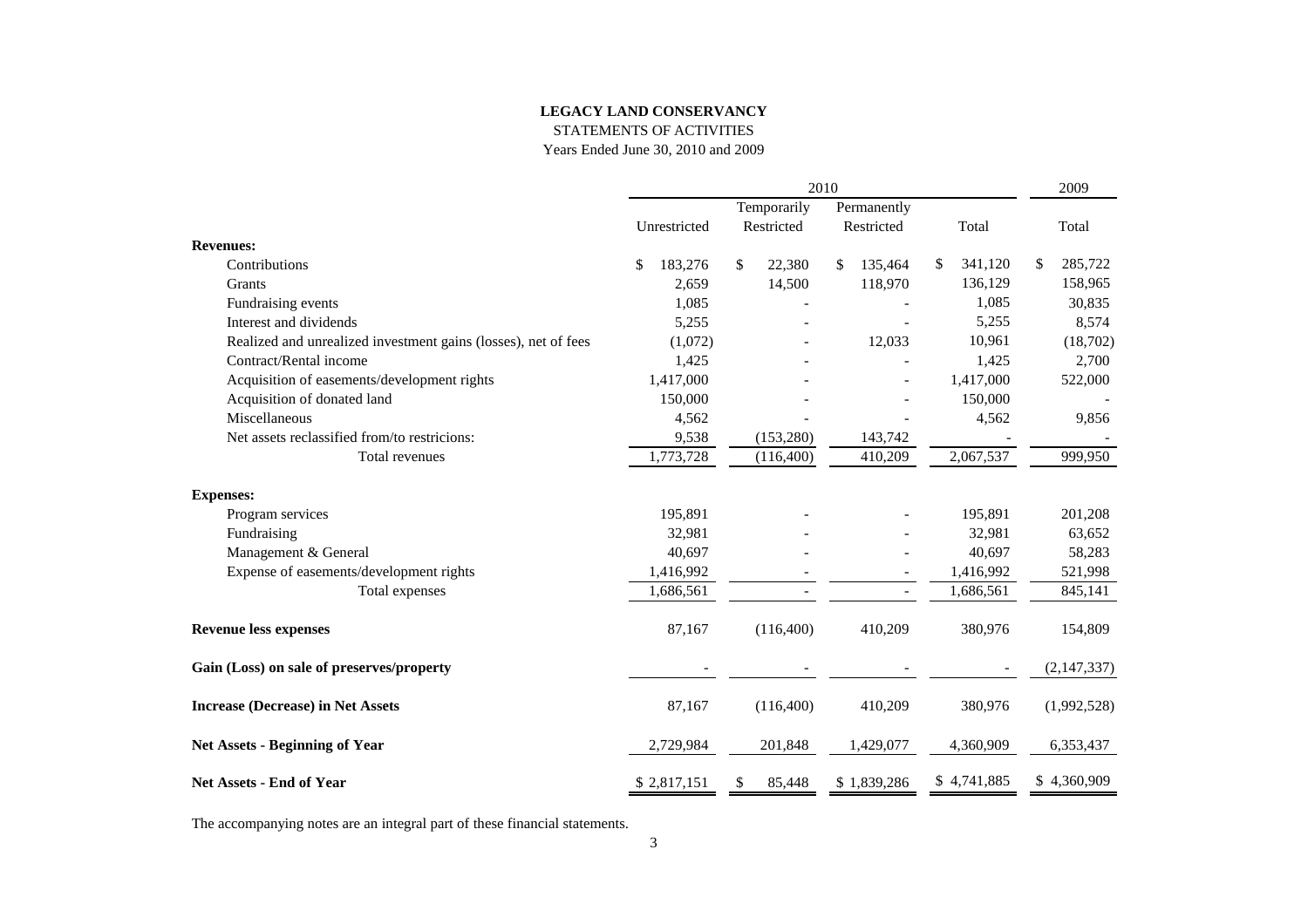STATEMENTS OF CASH FLOWS

Years Ended June 30, 2010 and 2009

|                                                                |               | 2010       | 2009          |
|----------------------------------------------------------------|---------------|------------|---------------|
| <b>CASH FLOWS FROM OPERATING ACTIVITIES:</b>                   |               |            |               |
| Increase (decrease) in net assets                              | $\mathcal{S}$ | 380,976    | \$(1,992,528) |
| Adjustments to reconcile the increase (decrease) in net assets |               |            |               |
| to net cash provided by operating activities:                  |               |            |               |
| Non-cash contribution of land/preserves (net)                  |               | (150,000)  |               |
| Non-cash acquisition of easement/developmental rights          |               | (8)        | (2)           |
| Loss on sale of preserves/property                             |               |            | 2,147,337     |
| Unrealized gain on investments                                 |               | (10, 961)  | (2,013)       |
| Change in operating assets and liabilities:                    |               |            |               |
| Pledges receivable                                             |               | 12,300     | 8,300         |
| Grants receivable                                              |               | 132,840    | (116, 230)    |
| Accrued interest receivable                                    |               | (1,963)    | (1,755)       |
| Prepaid expenses                                               |               | 3,483      | (140)         |
| Accounts payable                                               |               | 892        | (480)         |
| Accrued expenses                                               |               | 11,383     | 2,276         |
| Net cash provided by operating activities                      |               | 378,942    | 44,765        |
| CASH FLOWS PROVIDED (USED) FROM INVESTING ACTIVITIES:          |               |            |               |
| Net (Purchase) Sale of investments                             |               | (411, 644) | (63, 897)     |
| Realized loss on investments                                   |               |            | 19,662        |
| Net cash provided (used) from investing activities             |               | (411, 644) | (44,235)      |
| <b>CASH FLOWS FROM FINANCING ACTIVITIES:</b>                   |               |            |               |
| Proceeds from sale of property (cell tower)                    |               |            | 47,400        |
| Proceeds from sale of preserves                                |               |            | 39,410        |
| Net cash provided from financing activities                    |               |            | 86,810        |
| Net increase (decrease) in cash and cash equivalents           |               | (32,702)   | 87,340        |
| Cash and cash equivalents - Beginning of year                  |               | 408,303    | 320,963       |
| CASH AND CASH EQUIVALENTS - END OF YEAR                        | \$            | 375,601    | \$<br>408,303 |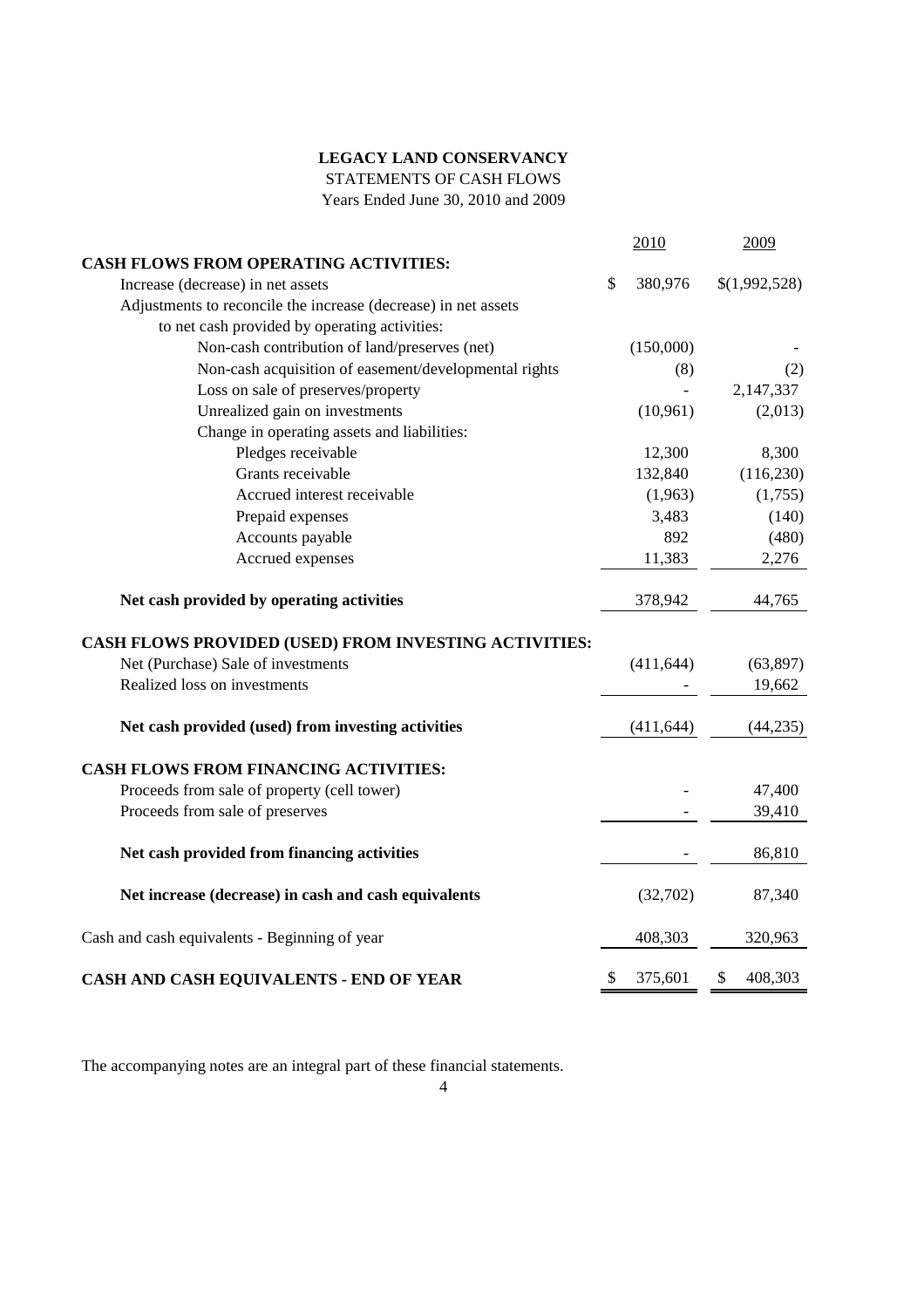### **NOTE A – NATURE OF ACTIVITIES AND SUMMARY OF SIGNIFICANT ACCOUNTING POLICIES:**

**Organization and Tax Status** – The Legacy Land Conservancy (the Agency) is a not-for-profit agency operating in Washtenaw, Jackson and surrounding counties in southeastern Michigan. The mission of the Legacy Land Conservancy is to protect natural areas, working farmlands and open spaces in the area. The Agency accomplishes its mission through three primary activities of acquiring protective interests in conservation land through purchase and donation; advocating for the protection of open space; and caring for the land it owns and monitoring land under its conservation agreements.

The Agency was founded in 1971 and is exempt from federal and state income taxes under the provisions of section 501(c)(3) of the Internal Revenue Code as a charitable agency whereby only unrelated business income, as defined by Section 509(a)(1) of the Code, is subject to federal income tax. The major funding for the Agency is derived from donations, grants and fundraising events.

**Financial Statement Presentation** – The Agency prepares financial statements in accordance with FASB Accounting Standards Codification (ASC) 958-205 and subsections (formerly Statement of Financial Accounting Standards [SFAS] No. 117, *Financial Statements of Not-for-Profit Organizations*. Under SFAS No. 117, the Agency is required to report information regarding its financial position and activities according to three classes of net assets: unrestricted net assets, temporarily restricted net assets, and permanently restricted net assets. In addition, the Agency is required to present a statement of cash flows.

*Unrestricted Net Assets* represent the portion of funds available for the general operations and not subject to any donor imposed restrictions.

*Temporarily Restricted Net Assets* represent donations and grants that the donor has specified imposed restrictions that have yet to occur. When a donor imposed restriction is accomplished, temporarily restricted net assets are reclassified to unrestricted net assets.

*Permanently Restricted Net Assets* include encumbered preserves, donor restricted conservation easements on land valued at \$1, and donor contributions to endowment funds maintained by the Agency.

**Basis of Accounting** – The accompanying financial statements have been prepared on the accrual basis of accounting. Accordingly they reflect all significant receivables and payables as of the date of the financial statements.

**Support and Revenue Recognition** – Contributions, including unconditional promises to give, are recorded in the period the gift or promise is received. For financial statement presentation purposes, the Agency has elected to report temporarily restricted assets whose requirements were fulfilled in the same period that the contribution was received, as unrestricted activities.

**Donated Services** - A number of volunteers have donated their time and perform a variety of tasks that assist the Agency in the completion of its mission. As these services do not meet the criteria for recognition as contributed services in accordance with generally accepted accounting principles, no amounts for support or revenue recognition have been recorded.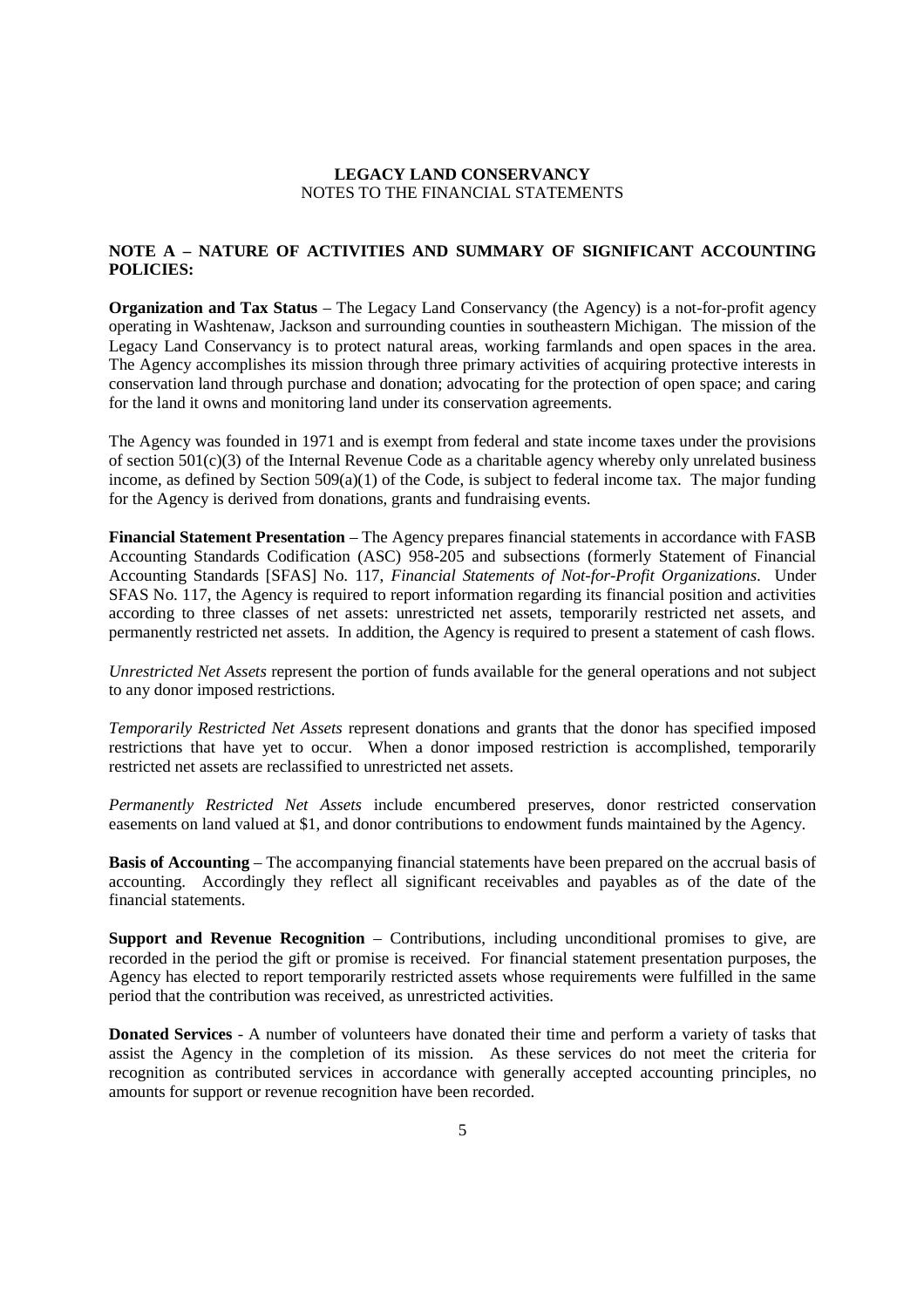### **NOTE A – NATURE OF ACTIVITIES AND SUMMARY OF SIGNIFICANT ACCOUNTING POLICIES (continued):**

**Functional Expenses** – The Agency accumulates and records operating expenses according to the nature of the expense that was incurred (see the statement of functional expenses). These functional expenses are allocated and reported on the statement of activities in three functional categories; program services, fundraising and management and general expenses. The allocation to these functional categories is based on management's records of time allocated by the staff.

**Use of Estimates** – The preparation of financial statements in conformity with accounting principles generally accepted in the United States of America requires management to make estimates and assumptions that affect certain reported amounts and disclosures. Accordingly, actual results could differ from those estimates.

**Cash and Cash Equivalents** – Cash and cash equivalents include checking accounts, cash on hand and highly liquid investments, such as certificate of deposits and money markets, with maturity dates of less than three months. The carrying value of cash and cash equivalents approximates fair value as a result of the short maturities of those financial instruments.

**Investments** – The Agency records investments in accordance with FASB ASC 958-320 and subsections (formerly SFAS No. 124, *Accounting for Certain Investments Held by Not-for-Profit Organizations ["SFAS 124"]).* This standard requires that investments in equity securities with readily determinable fair values and all investments in debt securities be measured at fair value in the statements of financial position. Fair value of marketable equity and debt securities is based on quoted market prices as of the date of the financial position. Alternate investments are stated at the fair value of their underlying assets and allocated to the investors in proportion to the investor's ownership percentage. Realized gains and losses are determined based on specific cost identification.

**Fixed Assets** – The Agency capitalizes all new equipment and improvements with a useful life of greater than one year and a cost of greater than \$1,000. Major renewals and improvements are capitalized, while replacements, maintenance and repairs which do not materially extend the useful lives of the assets are expensed. Donated or contributed fixed assets are capitalized if the estimated fair market value is \$1,000 or greater. The assets are depreciated using straight-line method over their estimated useful life.

**Preserves (Parcels of Land)** – The property of the Agency consists of parcels of land is southeastern Michigan received at various times from various donors. The Agency owns all residual rights associated with these properties. Such property is recorded as revenue and other asset at the time the property is received. The basis of the donation is the fair value of the property as of the date donated as determined by the most recent appraisal prepared by an independent qualified appraiser.

**Conservation Easements** – It is the policy of the Agency to record the donation or acquisition of an easement at its fair market value, in accordance with the most recent appraisal if available, as an income and expense item on the Agency's financial statements. These easements held by the Agency are more akin to liabilities than assets, due to the annual monitoring obligation. As a result of this, and because a perpetual conservation easement essentially represents an extinguishment of rights to develop land, these easements are recorded as an asset with a value of \$1.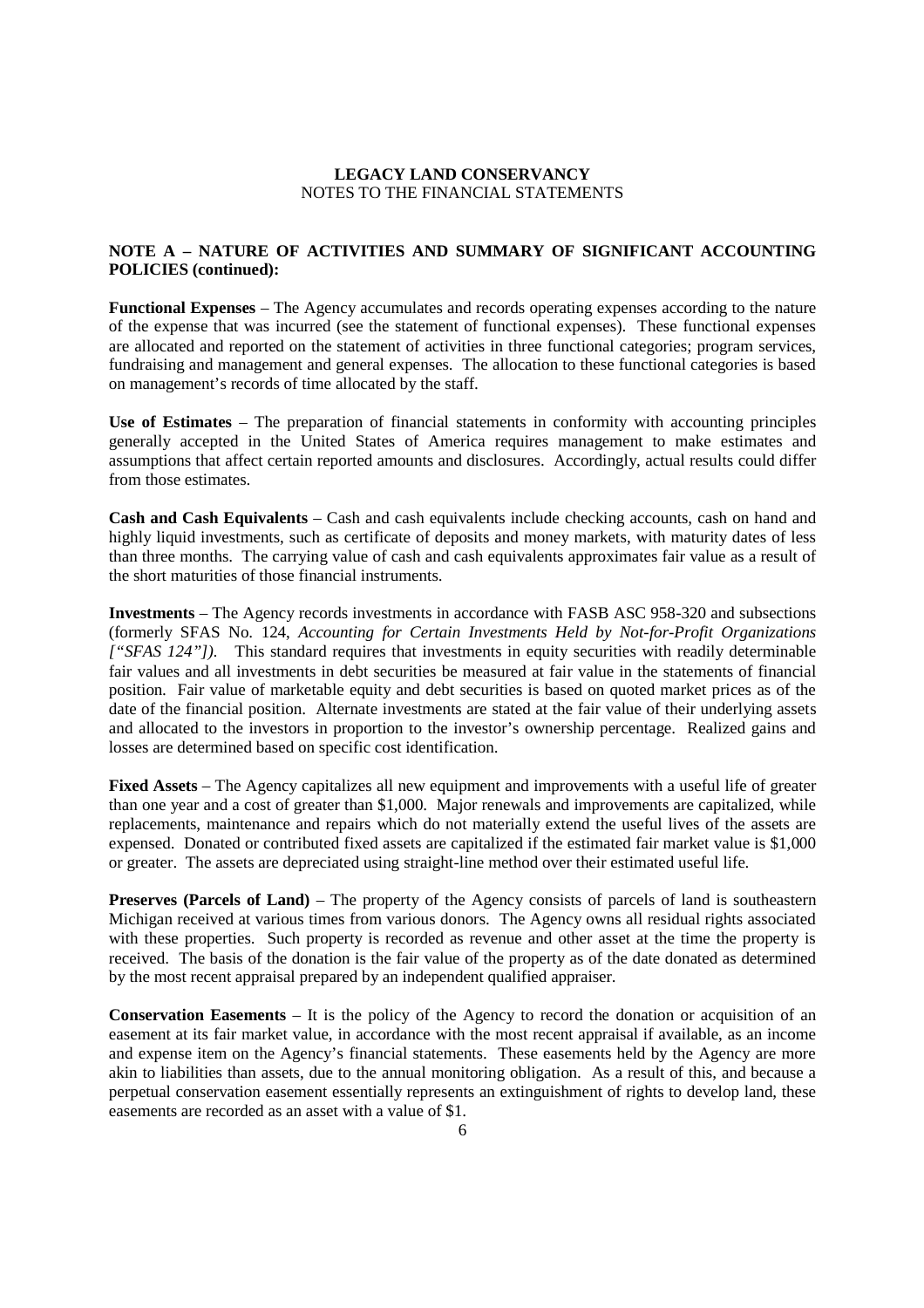### **NOTE A – NATURE OF ACTIVITIES AND SUMMARY OF SIGNIFICANT ACCOUNTING POLICIES (continued):**

**Beneficial Interest in Perpetual Trust –** The Agency has adopted Statement of Financial Standards (SFAS) No. 136, *Transfers of Assets to a Not-for-Profit Organization or Charitable Trust that Raises or Holds Contributions for Others.* In accordance with SFAS No. 136, the funds held at a Community Foundation are only recorded at the spendable balance that is available to the Agency.

**Compensated Absences -** Vested and accumulated vacation leave is reported as an expense and a liability when the obligation becomes determinable. No liability is accrued for nonvesting rights to receive sick pay benefits.

#### **NOTE B – CASH AND CASH EQUIVALENTS**

As stated in Note A – Nature of Activities and Summary of Significant Accounting Policies, cash and cash equivalents include funds with maturity dates of less than three months. All account balances were within the limits of coverage provided by the Federal Deposit Insurance Corporation. Cash and cash equivalents are summarized as follows:

| 2010      | 2009      |
|-----------|-----------|
| 113       | 122       |
| 4,262     | 11,528    |
| 233,686   | 231,714   |
| 137,540   | 164,939   |
| \$375,601 | \$408,303 |
|           |           |

#### **NOTE C – INVESTMENTS**

Investments consist of publicly traded shares of mutual funds and securities, initially recorded at cost, but adjusted to fair value as the market changes. Investments at June 30 are comprised of the following:

|                      | 2010      |            | 2009      |             |  |  |
|----------------------|-----------|------------|-----------|-------------|--|--|
|                      | Cost      | Fair Value | Cost      | Fair Value  |  |  |
| <b>Equity Funds</b>  | \$286,837 | \$282,655  | 3,944     | \$<br>4.264 |  |  |
| <b>Mutual Funds:</b> |           |            |           |             |  |  |
| Equity               | 34,368    | 34,368     | 67.508    | 66,226      |  |  |
| <b>Fixed Income</b>  | 227,623   | 231,464    | 54,606    | 55,392      |  |  |
| Total                | \$548,828 | \$548,487  | \$126,058 | \$125,882   |  |  |

The following information summarizes the activities for the years ended June  $30<sup>th</sup>$ .

|                                     | <u>2010</u> | 2009     |
|-------------------------------------|-------------|----------|
| Dividends and interest              | \$5.255     | \$ 8.574 |
| Realized and Unrealized gain (loss) | 10.961      | (18,702) |
| Investment management fees          | (2.937)     | (1,050)  |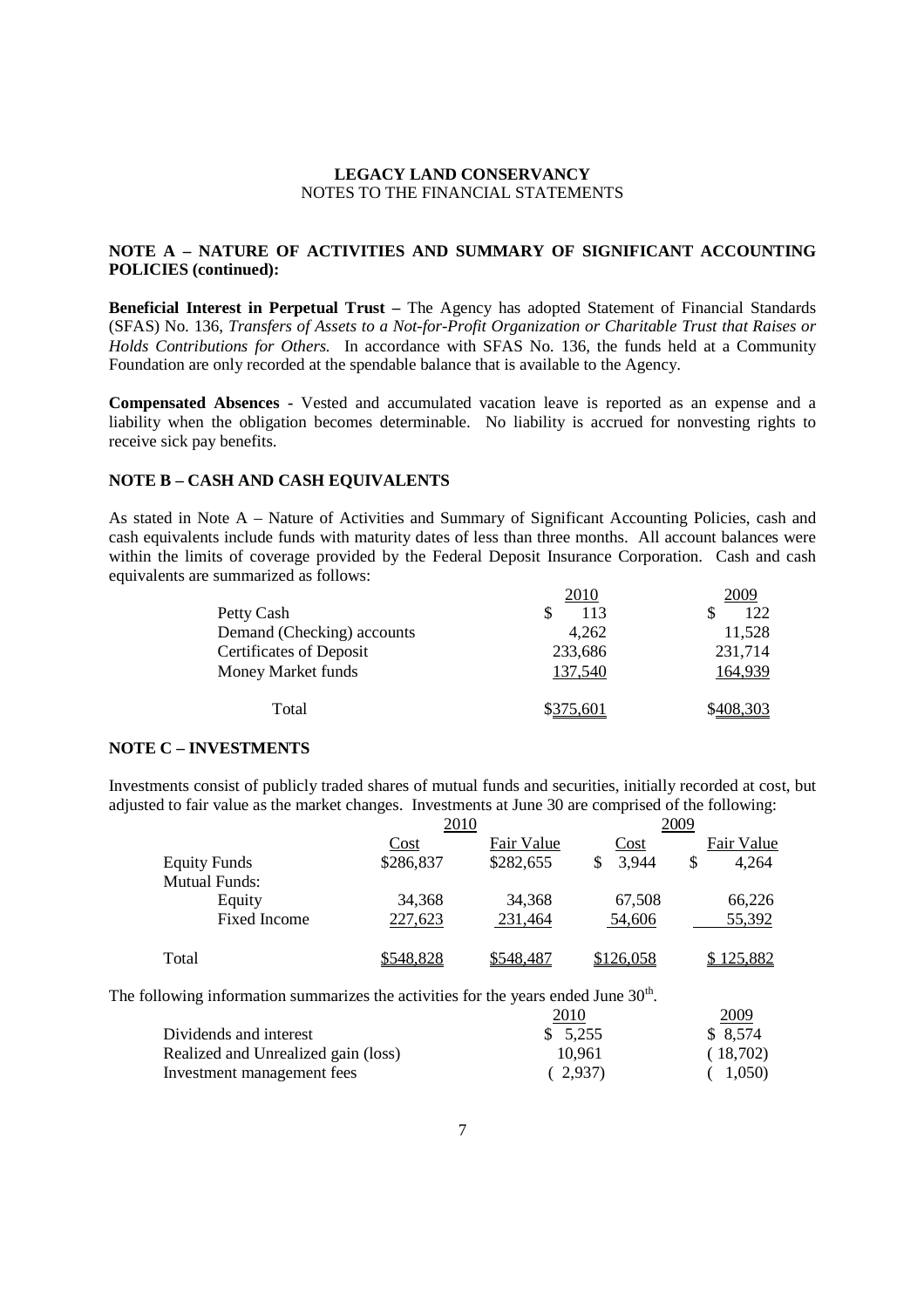#### **NOTE D – PLEDGES RECEIVABLE**

The pledges receivable consists of pledges made to the Forever Fund. The amounts comprising this balance will generally be collected within one year. As a result of the near certainty of collection within a year, the Agency has not applied a present value discount, nor established an allowance for uncollectable amounts as all pledges are deemed collectable.

#### **NOTE E – GRANTS RECEIVABLE**

The Agency records grants as revenue during the period that the funds were earned. During the year ended June 30, 2008, the Agency received a challenge grant of up to \$250,000 conditioned upon the collection of matching donations. As of June 30, 2009, the condition had been satisfied to the extent of \$131,030. This challenge grant terminated during 2009. Because the challenge grant was earned but unavailable until terminated, it was recorded as temporarily restricted as of June 30, 2009. As of June 30, 2010 the challenge grant had been terminated with the revenue earned during this period reflected as grant income. The grant receivable as of June 30, 2010 and 2009 was \$510 and \$133,350 respectively, and represents grant dollars earned but not received as of the financial position date.

#### **NOTE F – BENEFICIAL INTEREST IN PERPETUAL TRUST**

The Agency is the beneficiary of a perpetual trust held and administered by an outside fiscal agent. As stated in the summary of significant accounting policies, generally accepted accounting policies require the Agency to record the assets held by others at the spendable amount only. While the Agency has funds held by others (Ann Arbor Area Community Foundation) no amount of this balance is spendable at the end of the fiscal year June 30, 2010 and 2009.

#### **NOTE G – FIXED ASSETS**

As discussed in the summary of significant accounting policies, qualifying purchases, major renewals and improvements are capitalized, while replacements, maintenance and repairs which do not materially extend the useful lives of the assets are expensed. Upon sale or retirement of fixed assets, the cost and related accumulated depreciation are eliminated from the respective accounts and any resulting gain or loss is included in current operations. As of June 30, 2010 and 2009 the fixed assets consists of computer software for \$4,995 which has been fully depreciated resulting a net fixed asset of \$-0-. There is no depreciation expense during the years ended June 30, 2010 and 2009.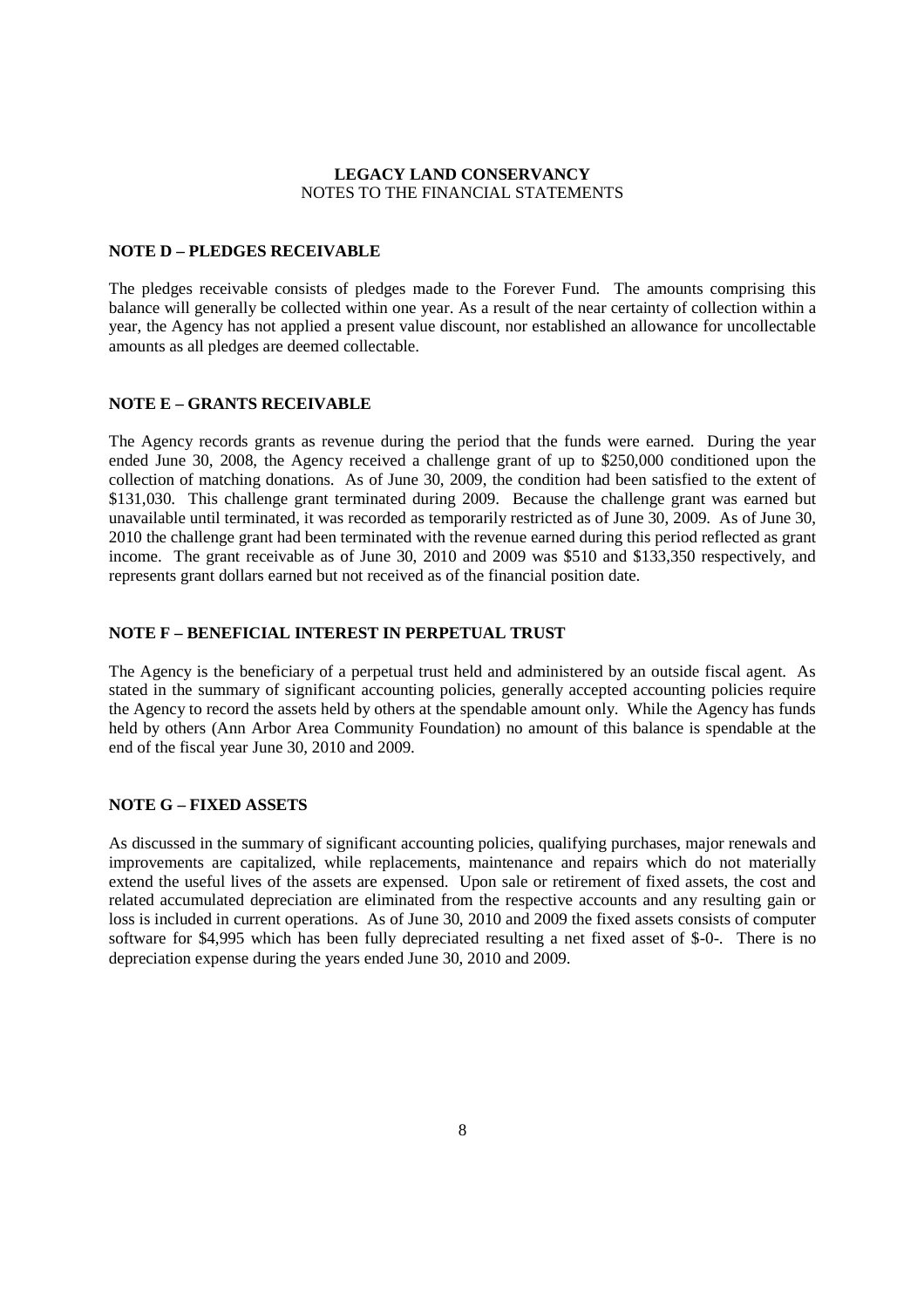### **NOTE H – PRESERVES/LAND HELD FOR SALE**

The preserves of the Legacy Land Conservancy consists of parcels of land in southeastern Michigan received at various times, from various donors. Such properties are recorded at fair values as of the date donated, determined by an independent appraisal. During the year ended June 30, 2008, the Agency received 95 acres described as the Johnson Preserve and recorded at the appraised value of \$4,614,000. During the year ended June 30, 2009, the Agency sold 46 acres of this property resulting in a loss of \$2,194,737. The Agency also sold the lease rights to a cell tower which is located on this property for \$47,400. This net loss on the sale of preserves/property is reflected on the statement of activities. The balance of these accounts is comprised of the following as of June  $30<sup>th</sup>$ .

| Acres | 2010           | 2009          |
|-------|----------------|---------------|
|       |                |               |
| 27    | \$.<br>115,000 | 115,000<br>\$ |
| 31    | 61,000         | 61,000        |
| 68    | 308,150        | 308,150       |
| 14    | 235,000        | 235,000       |
| 44    | 576,000        | 576,000       |
|       |                |               |
| 49    | 2,379,853      | 2,379,853     |
|       |                |               |
| 5     | 150,000        |               |
|       | \$3,825,003    | \$3,675,003   |
|       |                |               |

#### **NOTE I – CONSERVATION EASEMENTS**

As stated in the summary of significant accounting policies, the Legacy Land Conservancy acquires easements and developmental rights through donations and acquisitions. The policy of the Agency is to record these easements and developmental rights as revenue and expense in the year of the transaction and to record the item for the value of \$1 as an other asset. These transactions are reflected on the statements of activities as revenue, and an expense, resulting in a net increase to conservation easements of \$8 and \$2 as of June 30, 2010 and 2009 respectively. The detail of the easements and developmental rights owned by the Agency are reflected on the schedule of conservation easements included as part this report.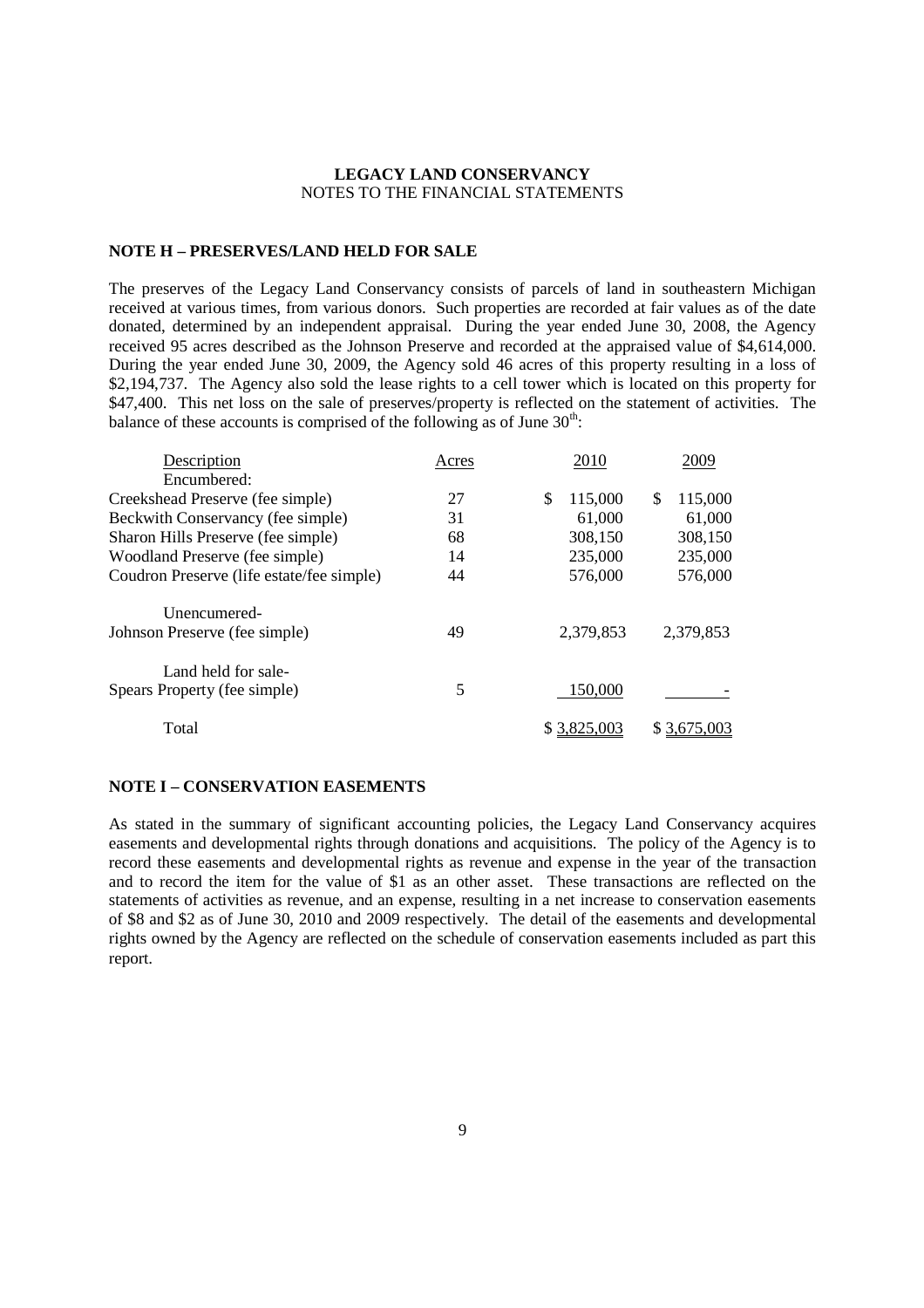#### **NOTE J – EMPLOYEE BENEFIT PLAN**

The Legacy Land Conservancy maintains a SIMPLE (Savings Incentive Match Plan) IRA retirement plan. All employees are eligible to participate. To the extent an employee participates by deferring a portion of their compensation into the plan, the Agency will match the employee's contribution, up to a maximum of three percent, (four percent of the executive director), of the employee's compensation. During the years ended June 30, 2010 and 2009, the retirement expense incurred by the Agency was \$2,889 and \$4,078 respectively.

### **NOTE K – COMMITMENTS**

In January 2009, the Agency entered into a Lease Agreement to occupy Suite 203, 1100 N. Main Street, Ann Arbor, Michigan which includes 518 rentable square feet. The term of the Lease is for two years beginning February 1, 2009 and ending on January 31, 2011. The Agency shall pay as rent \$16,488 in equal monthly installments of \$657. This amount is the base rent. In addition, the Agency shall pay as its share of utilities cost \$5,784 in equal monthly installments of \$241. The utilities cost is defined to include janitorial service, electric, gas, water charges and coffee for the common area kitchen. The Agency has also entered into an agreement for the rental of shed space at \$23 per month commencing in August 2009. During the years ended June 30, 2010 and 2009 the Agency had expensed as rent \$11,433 and \$10,874 respectively. Based on current signed agreements future obligations are as follows:

Year ending June 30, 2011 \$ 6,443

#### **NOTE L – SUBSEQUENT EVENTS**

Statement of Financial Accounting Standards No. 165, *Subsequent Events,* establishes general standards of accounting for the disclosures of events that occur after the balance sheet date but before financial statements are issued or are available to be issued. SFAS 165 incorporates into GAAP certain guidance that previously existed under generally accepted auditing standards, which required the disclosure of the date through which subsequent events have been evaluated and whether that date is the date on which the financial statements were issued or available to be issued. The evaluation of subsequent events through September 9, 2010, which was the date the financial statements were available to be issued, revealed no events that are required to be reported within the general standards established under SFAS 165.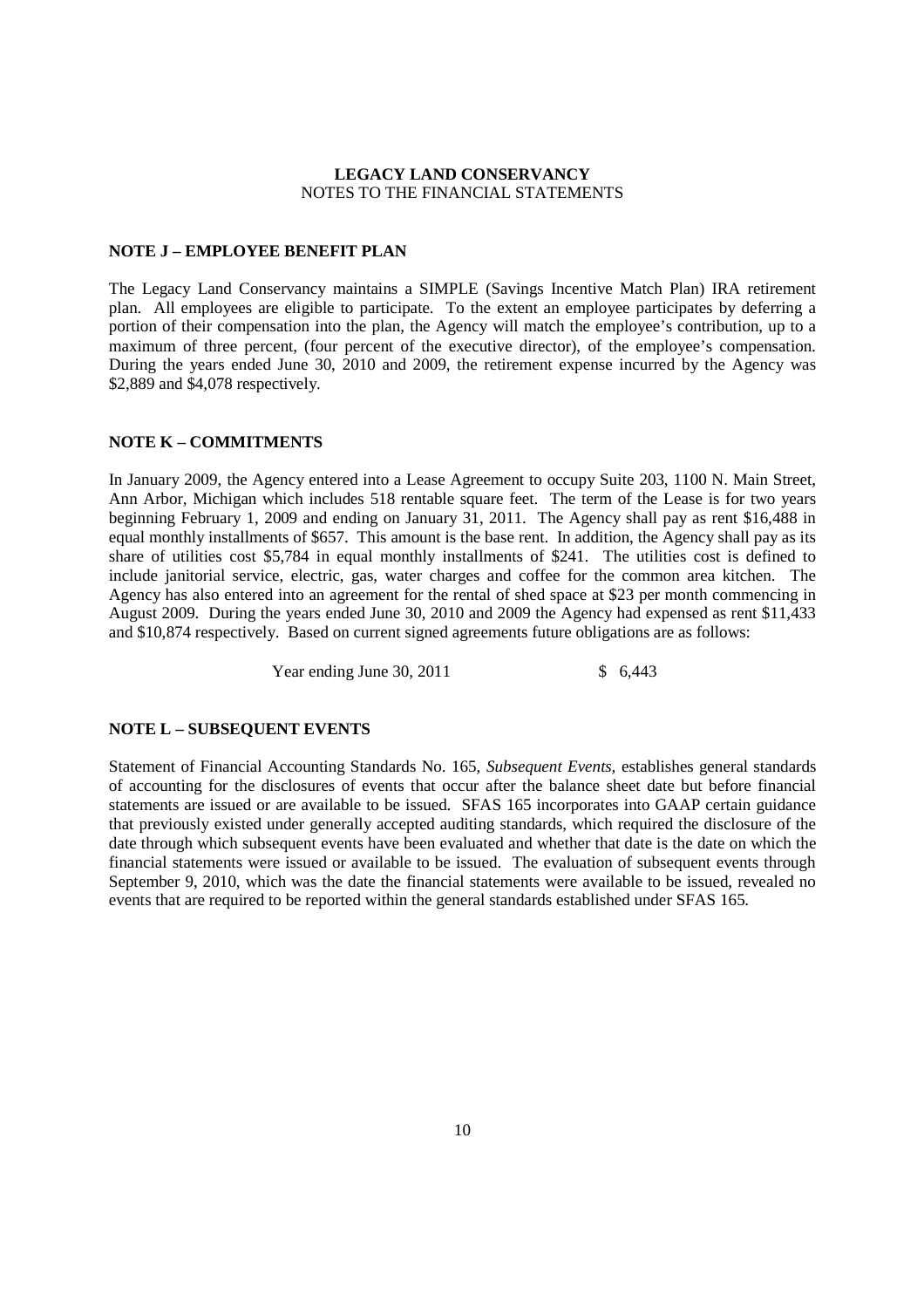# **LEGACY LAND CONSERVANCY** STATEMENTS OF FUNCTIONAL EXPENSES

Years Ended June 30, 2010 and 2009

|                                      | Program        | Fundraising  | Management               |                |                |
|--------------------------------------|----------------|--------------|--------------------------|----------------|----------------|
|                                      | Services       | Events       | & General                | 2010           | 2009           |
| Salaries and related expenses:       |                |              |                          |                |                |
| Salaries and contract services       | 115,392<br>\$  | \$<br>17,221 | 28,482<br>\$             | \$161,095      | 160,618<br>\$  |
| Payroll taxes and benefits           | 24,131         | 3,601        | 5,957                    | 33,689<br>\$   | 39,696         |
| Total                                | 139,523        | 20,822       | 34,439                   | 194,784        | 200,314        |
|                                      |                |              |                          |                |                |
| <b>Education and Outreach:</b>       |                |              |                          |                |                |
| Rebranding                           |                |              |                          |                | 28,733         |
| Brochures and booklets               | 93             |              |                          | 93             | 813            |
| Community outreach                   | 4,029          |              |                          | 4,029          | 2,455          |
| Media, radio and newspaper           | 125            |              |                          | 125            | 30             |
| Newsletters and postcards            | 7,051          |              |                          | 7,051          | 8,786          |
| LLC member events                    | 669            |              | $\overline{\phantom{a}}$ | 669            | 2,428          |
| Total                                | 11,967         |              |                          | 11,967         | 43,245         |
|                                      |                |              |                          |                |                |
| Land Protection:                     |                |              |                          |                |                |
| Consulting                           | 1,926          |              |                          | 1,926          | 1,800          |
| Land project expenses                | 15,289         |              |                          | 15,289         | 9,500          |
| Monitoring                           | 1,137          |              |                          | 1,137          | 518            |
| Stewardship                          | 694            |              |                          | 694            | 7,727          |
| Total                                | 19,046         |              |                          | 19,046         | 19,545         |
|                                      |                |              |                          |                |                |
| Fundraising:                         |                |              |                          |                |                |
| Cultivate major gifts                |                | 82           |                          | 82             | 321            |
| Major donor events                   |                | 506          |                          | 506            | 14,374         |
| Membership renewals                  |                | 1,140        |                          | 1,140          | 2,595          |
| Special project mailings             |                | 5            |                          | 5              |                |
| Prospect campaign                    |                | 6,641        |                          | 6,641          | 224            |
| Total                                |                | 8,374        |                          | 8,374          | 17,514         |
|                                      |                |              |                          |                |                |
| Operating and adminstrative:         |                | 631          | 1,043                    | 5,900          | 5,873          |
| Audit expense                        | 4,226          |              | 253                      |                |                |
| <b>Bank</b> charges<br>Fees and dues | 1,024<br>1,801 | 153<br>269   | 445                      | 1,430          | 2,021          |
| Insurance                            | 4,218          | 630          | 1,041                    | 2,515<br>5,889 | 3,265<br>5,500 |
| Miscellaneous                        | 190            | 28           | 47                       | 265            | 228            |
| Office supplies                      | 765            | 114          | 189                      | 1,068          | 906            |
| Postage, mailing and printing        | 1,700          | 254          | 419                      | 2,373          | 6,716          |
| Rent                                 |                |              |                          |                |                |
|                                      | 8,189          | 1,222        | 2,022                    | 11,433         | 10,874         |
| Software and IT                      | 1,316          | 196          | 325                      | 1,837          | 1,579          |
| Staff development                    | 864            | 129          | 213                      | 1,206          | 3,312          |
| Strategic planning                   | 225            | 34           | 55                       | 314            | 441            |
| Telephone                            | 837            | 125          | 206                      | 1,168          | 1,810          |
| Total                                | 25,355         | 3,785        | 6,258                    | 35,398         | 42,525         |
| <b>Total Expenses</b>                | \$195,891      | 32,981<br>\$ | \$<br>40,697             | \$269,569      | \$323,143      |